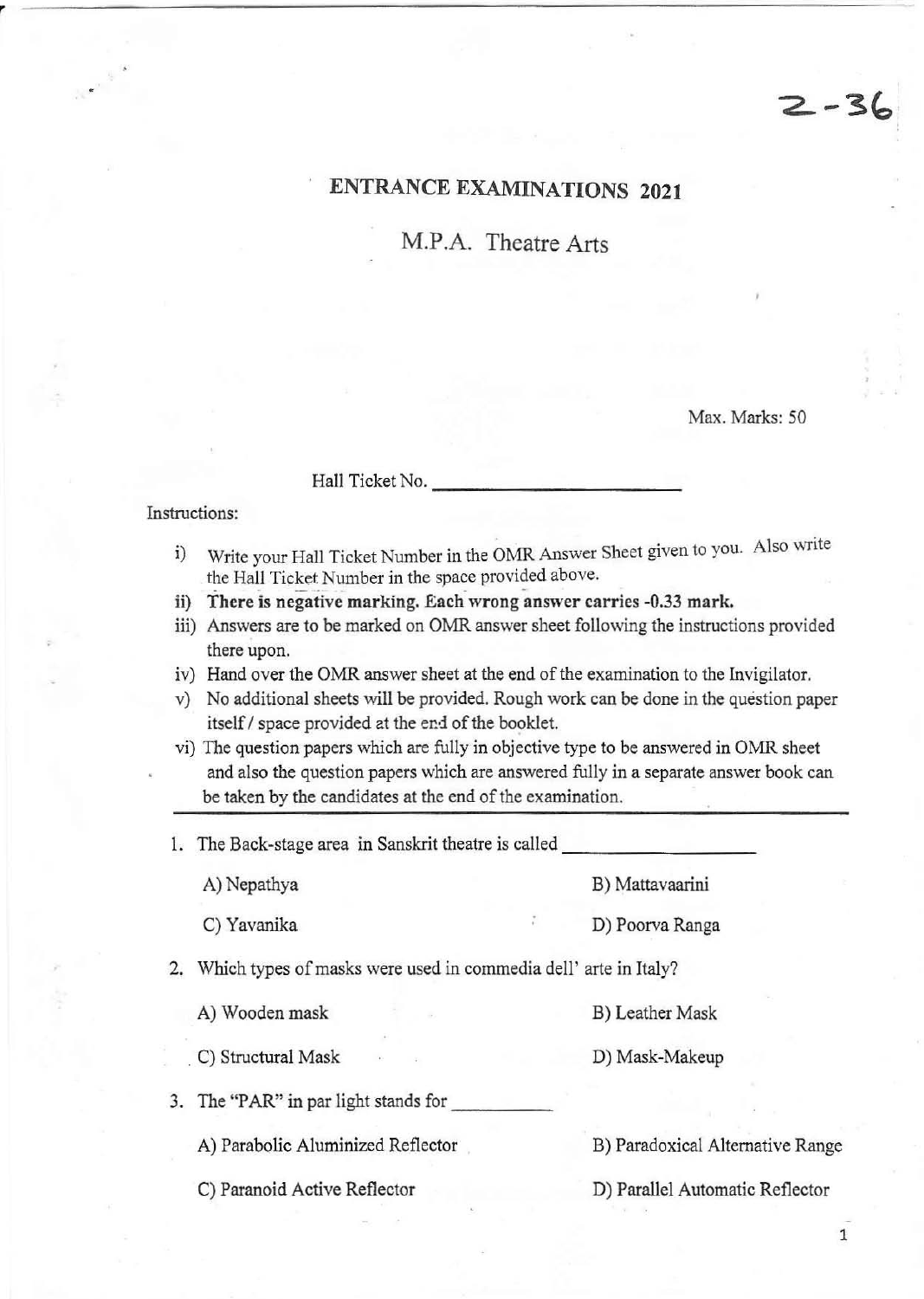$2 - 36$ 

| 4. | Greek theatre was a kind of theatre.                                                                |                               |  |
|----|-----------------------------------------------------------------------------------------------------|-------------------------------|--|
|    | A) Intimate                                                                                         | B) In Door                    |  |
|    | C) Proscenium                                                                                       | D) Open Air                   |  |
| 5. | According to Natyashastra 'Aharyabhinaya' is related to                                             |                               |  |
|    | A) Facial Expression                                                                                | B) Vocal Expression           |  |
|    | C) Costumes and Makeup                                                                              | D) Dance and Choreography     |  |
| 6. | Bhatiyali is a form of folk music related to                                                        |                               |  |
|    | A) Wood Cutters                                                                                     | B) Pot makers                 |  |
|    | B) Boatmen                                                                                          | D) Farmers                    |  |
| 7. | Leela Benare is a character from the Marathi play                                                   |                               |  |
|    | A) Vada Chirebandi                                                                                  | B) Shantata! Court Tchalu Ahe |  |
|    | C) Begum Barve                                                                                      | D) Ekach Pyala                |  |
| 8. | Playwright Girish Karnad had written plays in _______ language                                      |                               |  |
|    | A) English                                                                                          | B) Kannada                    |  |
|    | C) Hindi                                                                                            | D) Tulu                       |  |
|    | . 9. Bahurupi, the Bengali theatre group was founded by                                             |                               |  |
|    | A) Utpal Dutta                                                                                      | B) Shambhu Mitra              |  |
|    | C) Ritwik Ghatak                                                                                    | D) Rudraprasad Sengupta       |  |
|    | 10. "Karutha Deivathai Thedi"- In search of the Black God is written by the Malayalam<br>playwright |                               |  |
|    | A) Thoppil Bhasi                                                                                    | B) G. Sankara Pillai,         |  |
|    | C) K.N. Panickar                                                                                    | D) Vayala Vasudevan Pillai    |  |
|    | 11. Who is author of DASROOPAKA?                                                                    |                               |  |
|    | A) Nandikeshwar                                                                                     | B) Radha Vallabha Tripathi    |  |
|    | C) Krishanakant Chaturvedi                                                                          | D) Dhannajaya                 |  |
|    | 12. Sanskrit play Naagaanandam is attributed to the emperor                                         |                               |  |

<sup>r</sup>\_ .. \_.\_- - ----- - - - - - - - - -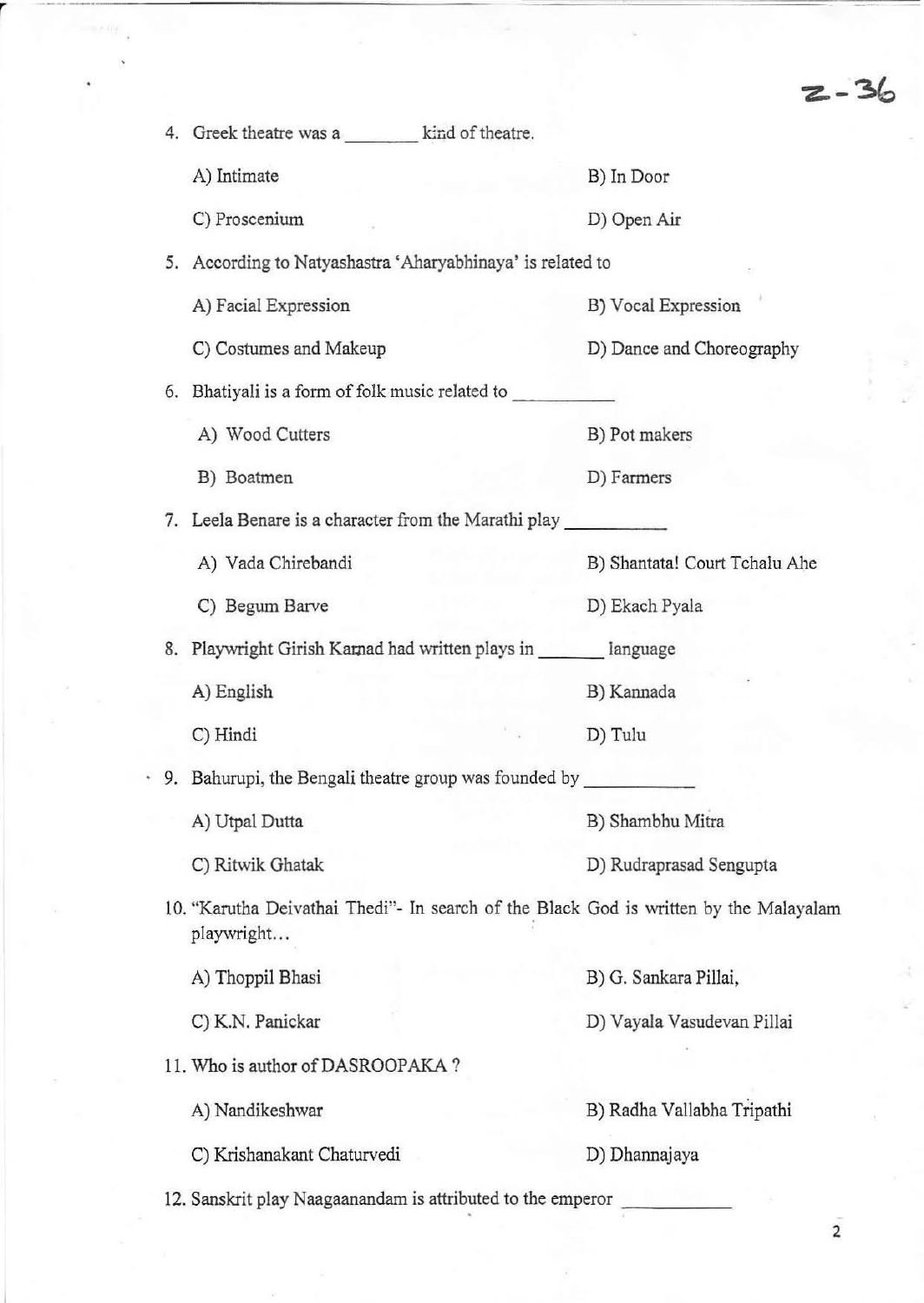$\frac{1}{2} \frac{1}{2} \frac{1}{2} \frac{1}{2} \frac{1}{2} \frac{1}{2} \frac{1}{2} \frac{1}{2} \frac{1}{2} \frac{1}{2} \frac{1}{2} \frac{1}{2} \frac{1}{2} \frac{1}{2} \frac{1}{2} \frac{1}{2} \frac{1}{2} \frac{1}{2} \frac{1}{2} \frac{1}{2} \frac{1}{2} \frac{1}{2} \frac{1}{2} \frac{1}{2} \frac{1}{2} \frac{1}{2} \frac{1}{2} \frac{1}{2} \frac{1}{2} \frac{1}{2} \frac{1}{2} \frac{$ 

| A) Ashoka                                                                   | B) Chandragupta                         |  |  |  |
|-----------------------------------------------------------------------------|-----------------------------------------|--|--|--|
| C) Samudragupta                                                             | D) Harshavardhana                       |  |  |  |
| 13. How many lenses are used in a profile spot?                             |                                         |  |  |  |
| A) One                                                                      | B) Two                                  |  |  |  |
| C) Three                                                                    | D) None                                 |  |  |  |
| 14. How many centimeters are in a feet?                                     |                                         |  |  |  |
| A) 30.48 cm                                                                 | B) 30 cm                                |  |  |  |
| C) 29.48CM                                                                  | D) 32 cm                                |  |  |  |
| 15. The concept of "spect-actor" is proposed by                             |                                         |  |  |  |
| A) Jerzy Grotowski                                                          | B) Augusto Boal                         |  |  |  |
| C) Antonin Artaud                                                           | D) Peter Brook                          |  |  |  |
| 16. SUMANG LILA" is a folk theatre form of-                                 |                                         |  |  |  |
| A) Haryana                                                                  | B) Uttar Pradesh                        |  |  |  |
| C) Manipur                                                                  | D) Orissa                               |  |  |  |
| 17. The play 'Agra Bazar' written by Habib Tanveer celebrates the poetry of |                                         |  |  |  |
| A) Faiz Ahamad Faiz                                                         | B) Nazeer Akbarabadi                    |  |  |  |
| C) Akbar Allahabadi                                                         | D) Josh Malihabadi                      |  |  |  |
| 18. The poet Mirza Ghalib is a character in the play                        |                                         |  |  |  |
| A) Qaid-e-Hayat                                                             | B) Azizunnisa: San Sattavan ka<br>Qissa |  |  |  |
| C) Mashriqi Hoor                                                            | D) Lal Quilla                           |  |  |  |
| 19. "Dance like a man" is a play written by                                 |                                         |  |  |  |
| A) V. Balakrishnan                                                          | B) Ramu Ramanathan                      |  |  |  |
| C) Mahesh Dattani                                                           | D) Manjula Padmanabhan                  |  |  |  |
| 20. The person in-charge of backstage during a show is                      |                                         |  |  |  |
| A) Production manager                                                       | B) Production Coordinator               |  |  |  |
|                                                                             |                                         |  |  |  |
|                                                                             |                                         |  |  |  |

r

 $\label{eq:1} \begin{array}{c} \mathbb{E} \left[ \begin{array}{cc} \mathbb{E} \left[ \mathbb{E} \right] & \mathbb{E} \left[ \mathbb{E} \right] \\ \mathbb{E} \left[ \mathbb{E} \left[ \mathbb{E} \right] & \mathbb{E} \left[ \mathbb{E} \right] \end{array} \right] \end{array} \right] \end{array}$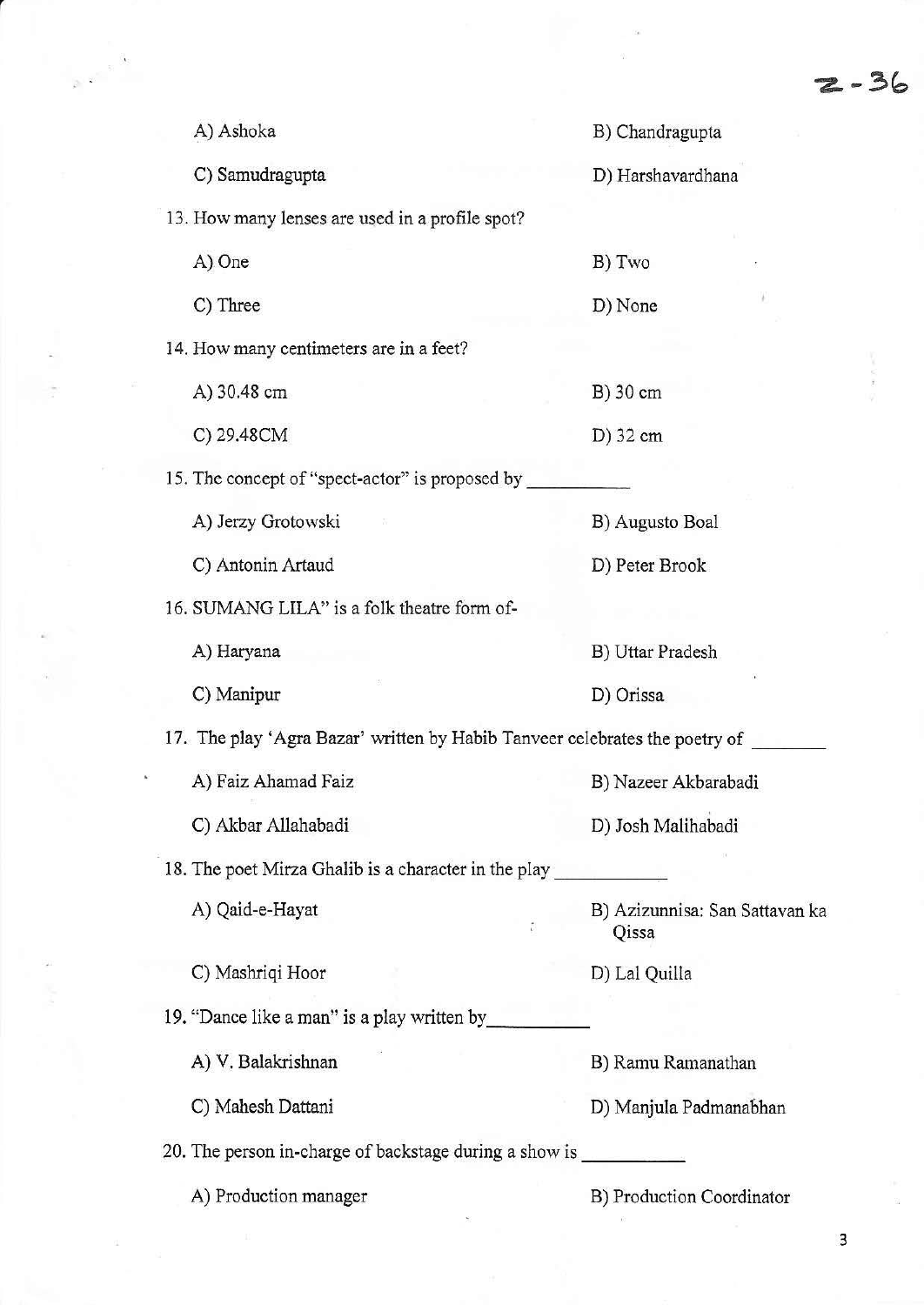C) Stage manager **D) Assistant Director** 

 $2 - 36$ 

**21. The Dramatic Performances Act, aimed at controlling and censoring theatre in India was imposed in the year** \_\_\_\_ \_\_\_ \_

| A) 1876 |         | B) 1905   |
|---------|---------|-----------|
| C) 1954 | William | $D)$ 1975 |

22. \_\_\_\_\_ is one of the Stand-up Comedians, arrested in Indore for allegedly **hurting religious sentiments.** 

- A) Kunal Kamra **B) Munawar Faruqui**
- C) Vir Das **D) Parvez Hassan**

**23. The viral 'dialogue with beats' video 'Rasode Mein Koun Tha' was a remix by** 

A) Amit Trivedi B) Sneha Khanwalkar

C) Yashraj Mukhate D) CarryMinati

**24. Which one** of the **following artists is a singer?** 

A) Mallikarjun Mansur **B) Hariprasad Chaurasia,** 

C) Riyas Komu **D) Yamini Krishnanamurthi** 

25. Padma Vibhushan Uday Shankar was an exponent of \_\_\_\_ \_

A) Set and light design B) Music

C) Dance and choreography D) Art and photography

26. Satyajit Ray's Apu Triology is based on the novels of

A) Bibhuti Bhushan Bandopadhyay B) Sunil Gangopadhyay

C) Tarashankar Bandopadhyay D) Saratchandra Chattopadhyay

27. Deepa Mehta directed a film based on a Salman Rushdie novel. What is the name of that novel/movie?

A) Freedom at Midnight B) Midnight Sun

C) Midnight's Children D) Midnight Runners

28. Sayed Haider Raza was a world famous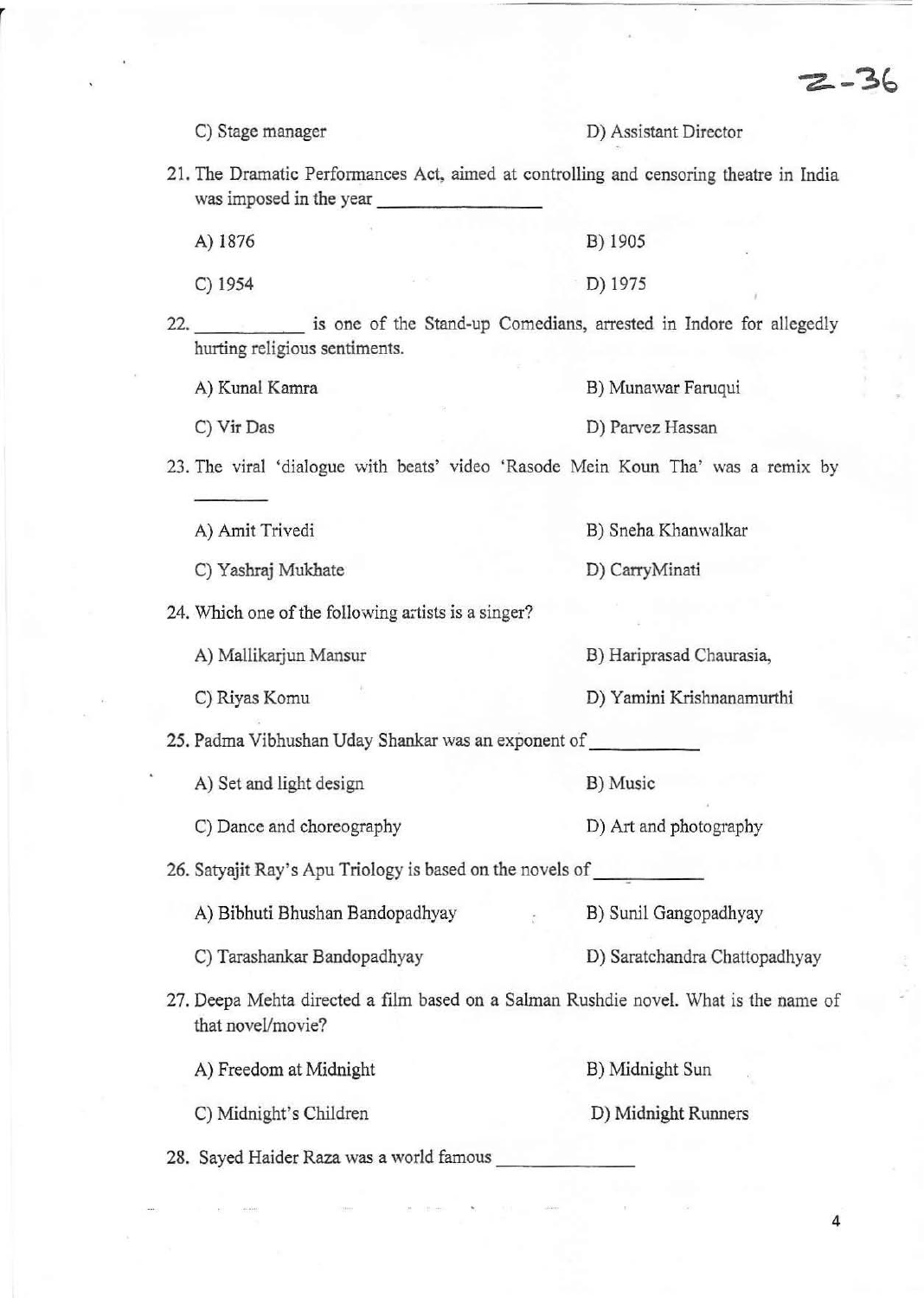|                                                                 | $2 - 36$                                                                                |
|-----------------------------------------------------------------|-----------------------------------------------------------------------------------------|
| A) Painter                                                      | B) Architect                                                                            |
| C) Actor                                                        | D) Singer                                                                               |
| 29. Who is the author of the play 'The Caucasian Chalk Circle'? |                                                                                         |
| A) William Shakespeare                                          | B) Henrik Ibsen                                                                         |
| C) Anton Chekhov                                                | D) Bertolt Brecht                                                                       |
| 30. A popular folk form, 'Therukoothu' belongs to which region? |                                                                                         |
| A) Kerala                                                       | B) Tamil Nadu                                                                           |
| C) Karnataka                                                    | D) Andhra Pradesh                                                                       |
| group                                                           | 31. Safdar Hashmi, an important voice in Indian political theatre is the founder of the |
| A) Jana Natya Manch                                             | B) Jana Natya Griham                                                                    |
| C) Jana Natya Mandali                                           | D) Jayaa Natya Darpana                                                                  |
| Association (IPTA) was formed in the year                       | 32. The oldest association of theatre-artists in India named Indian People's Theatre    |
| A) 1923                                                         | B) 1933                                                                                 |
| $C)$ 1943                                                       | D) 1953                                                                                 |
|                                                                 | 33. Who is the founder of 'Sopanam' Institute of Performing Arts and Research?          |
| A) S. Ramanujam                                                 | B) Chidambara Rao Jambe                                                                 |
| C) N Muthuswamy                                                 | D) Kavalam Kavalam Narayana<br>Panikkar                                                 |
| Transformations: Learning Through the Arts in Asia'?            | 34. Leading scholar of Indian classical dance who wrote 'Transmissions and              |
| A) Anuradha Kapur                                               | B) Rukmini Devi Arundale                                                                |
| C) Kapila Vatsyayan                                             | D) Mrinalini Sarabhai                                                                   |
|                                                                 | 35. A famous actor in Marathi musical plays, known for portraying female characters     |
|                                                                 |                                                                                         |

r

 $\frac{1}{2\sqrt{2}}$  ,  $\frac{1}{2}$ 

A) Bal Gandharva B) Balamuralikrishna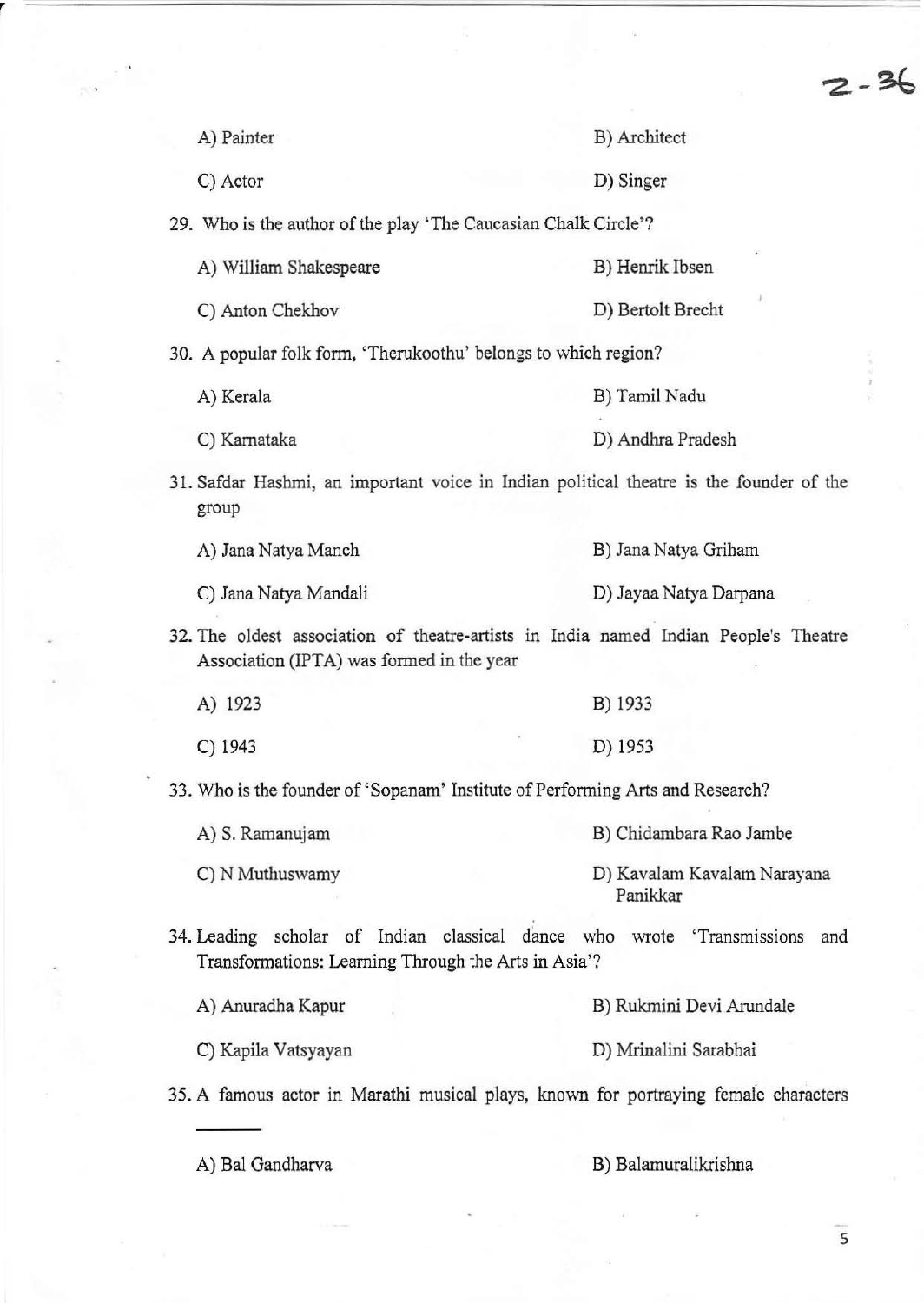$2 - 36$ 

|  |  | C) Balasubrahmanyam                                                                                                                                | D) Bal Gopala Krishna             |  |  |
|--|--|----------------------------------------------------------------------------------------------------------------------------------------------------|-----------------------------------|--|--|
|  |  | 36. A theatre movement started by Badal Sarkar, a pioneering figure of Indian Political<br>theatre is called                                       |                                   |  |  |
|  |  | A) Amphitheatre                                                                                                                                    | B) Third theatre                  |  |  |
|  |  | C) Arena theatre                                                                                                                                   | D) Theatre of Roots               |  |  |
|  |  | 37. Padma Shri awardee late Heisnam Kanhailal, a notable theatre director and founder of<br>the organization, 'Kalashetra' belongs to the state of |                                   |  |  |
|  |  | A) Assam                                                                                                                                           | B) Arunachal Pradesh              |  |  |
|  |  | C) Sikkim                                                                                                                                          | D) Manipur                        |  |  |
|  |  | 38. Name of an ancient performing art recognized by UNESCO which is a combination of<br>ancient Sanskrit theatre with elements of Koothu           |                                   |  |  |
|  |  | A) Kathakali                                                                                                                                       | B) Yakshagana                     |  |  |
|  |  | C) Koodiyattam                                                                                                                                     | D) Prakkum koothu                 |  |  |
|  |  | 39. Famous IPTA play Nabanna by Bijon Bhattacharya is about                                                                                        |                                   |  |  |
|  |  | A) Partition of Bengal                                                                                                                             | B) Exploitation of indigo farmers |  |  |
|  |  | C) Bengal Famine                                                                                                                                   | D) Worker's agitation             |  |  |
|  |  | 40. The Italian sculptor, painter and architect who painted the interiors of Sistine Chapel in<br>Vatican city is                                  |                                   |  |  |
|  |  | A) Raphael                                                                                                                                         | B) Leonardo da Vinci              |  |  |
|  |  | C) Sandro Botticelli                                                                                                                               | D) Michelangelo                   |  |  |
|  |  | 41. 'Rang Vidushak' a theatre organization focusing on vigorous physical training and                                                              |                                   |  |  |
|  |  | A) Ratan Thiyam                                                                                                                                    | B) Habib Tanvir                   |  |  |
|  |  | C) Bansi Kaul                                                                                                                                      | D) Lokendra Arambam               |  |  |
|  |  | 42. Name of Ilango Adigal's Tamil epic poem is                                                                                                     |                                   |  |  |
|  |  | A) Thiruppavai                                                                                                                                     | B) Silappadigaaram                |  |  |
|  |  | C) Soundarya Lahari                                                                                                                                | D) Nandan Kathai                  |  |  |
|  |  |                                                                                                                                                    |                                   |  |  |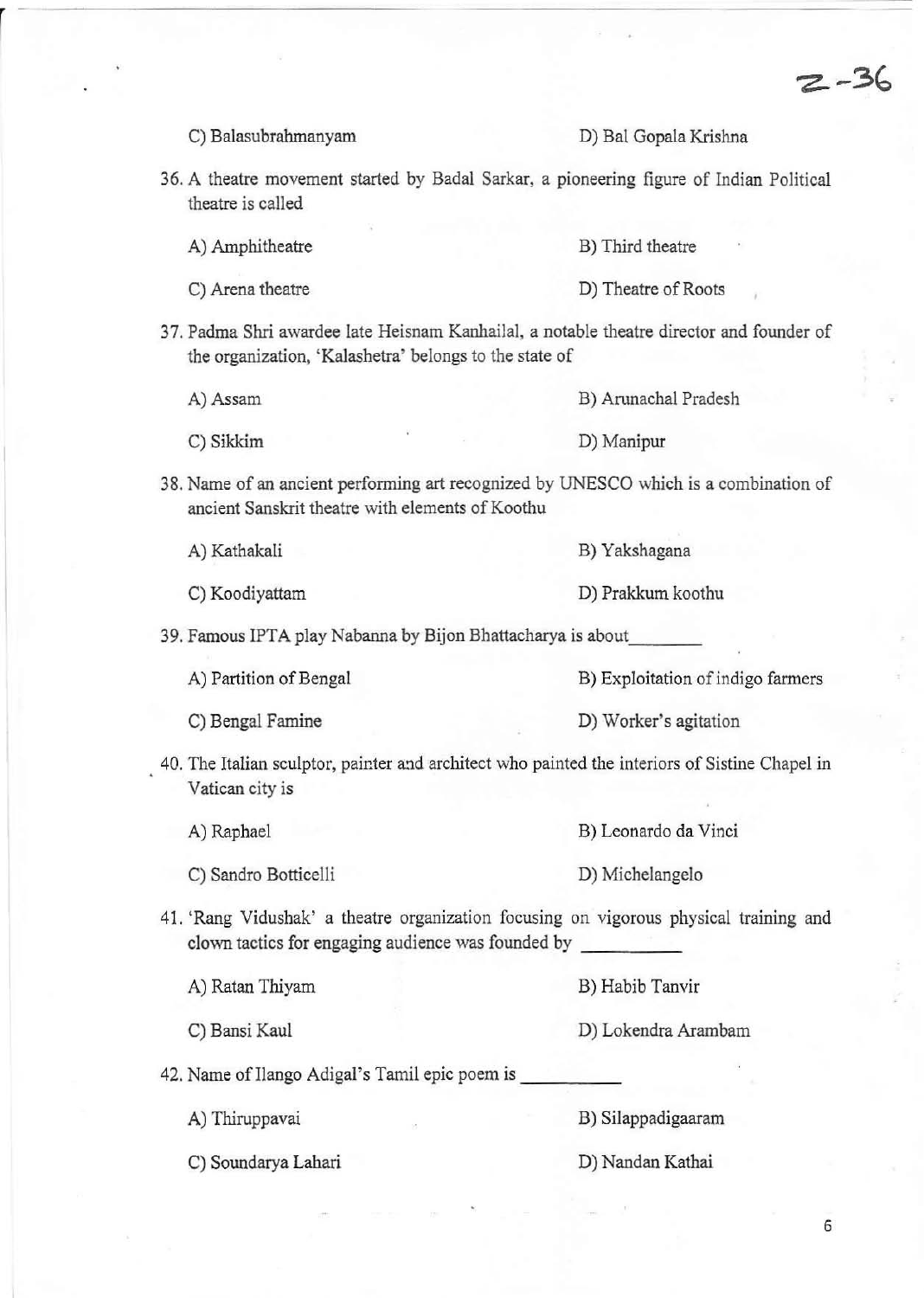$2 - 36$ 

 $\widehat{\mathbf{e}}_i$ 

| 43. "Kaala" the (originally Tamil) film starring Rajanikant was directed by |                                                                                     |  |  |  |
|-----------------------------------------------------------------------------|-------------------------------------------------------------------------------------|--|--|--|
| A) Maniratnam                                                               | B) Pa. Ranjit                                                                       |  |  |  |
| C) Mari Selvaraj                                                            | D) Vetri Maaran                                                                     |  |  |  |
|                                                                             | 44. Shakespeare's Midsummer Night's Dream was adapted into Hindi by Habib Tanvir as |  |  |  |
| A) Barnam Vana                                                              | B) Kamdev ka Apna -Basant Ritu ka<br>Sapna                                          |  |  |  |
| C) Bagro Basant Hai                                                         | D) Ek Sapna                                                                         |  |  |  |
| 45. Sri Neelakantheswara Natyaseva Sangha (NiNaSam) is located at           |                                                                                     |  |  |  |
| A) Hubballi                                                                 | B) Shivamogga                                                                       |  |  |  |
| C) Chitradurga                                                              | D) Heggodu                                                                          |  |  |  |
| 46. The famous Sanskrit novel _____________ was written by Baanabhatt.      |                                                                                     |  |  |  |
| A) Dasakumara Charita                                                       | B) Bhaagavata Puraana                                                               |  |  |  |
| C) Bilvamangalam                                                            | D) Kaadambari                                                                       |  |  |  |
|                                                                             | 47. The actor training system developed and practiced by Vsevolod Meyerhold is      |  |  |  |
| A) Method Acting                                                            | B) Psychological gesture                                                            |  |  |  |
| C) Biomechanics                                                             | D) Improvisation                                                                    |  |  |  |
| 48. Writer of the classic Russian novel 'Anna Karenina' is                  |                                                                                     |  |  |  |
| A) Fyodor Dosoyevsky                                                        | B) Leo Tolstoy                                                                      |  |  |  |
| C) Alexander Kuprin                                                         | D) Alexander Pushkin                                                                |  |  |  |
|                                                                             |                                                                                     |  |  |  |
| A) Jerzy Grotowski                                                          | B) Augusto Boal                                                                     |  |  |  |
| C) Dario Fo                                                                 | D) Yoshi Oida                                                                       |  |  |  |
|                                                                             | 50. is a murder mystery involving a search for Aristotle's second book of Poetics.  |  |  |  |
| A) My Name is Red                                                           | B) Name of the Rose                                                                 |  |  |  |
| C) Da Vinci Code                                                            | D) The Library of Babel                                                             |  |  |  |

 $\widetilde{\mathfrak{g}}$  :

 $\sim$ 

 $\frac{1}{\sqrt{2}}\left( \frac{1}{\sqrt{2}}\right) \left( \frac{1}{\sqrt{2}}\right) \left( \frac{1}{\sqrt{2}}\right) \left( \frac{1}{\sqrt{2}}\right) \left( \frac{1}{\sqrt{2}}\right) \left( \frac{1}{\sqrt{2}}\right) \left( \frac{1}{\sqrt{2}}\right) \left( \frac{1}{\sqrt{2}}\right) \left( \frac{1}{\sqrt{2}}\right) \left( \frac{1}{\sqrt{2}}\right) \left( \frac{1}{\sqrt{2}}\right) \left( \frac{1}{\sqrt{2}}\right) \left( \frac{1}{\sqrt{2}}\right) \left$ 

 $\sim$